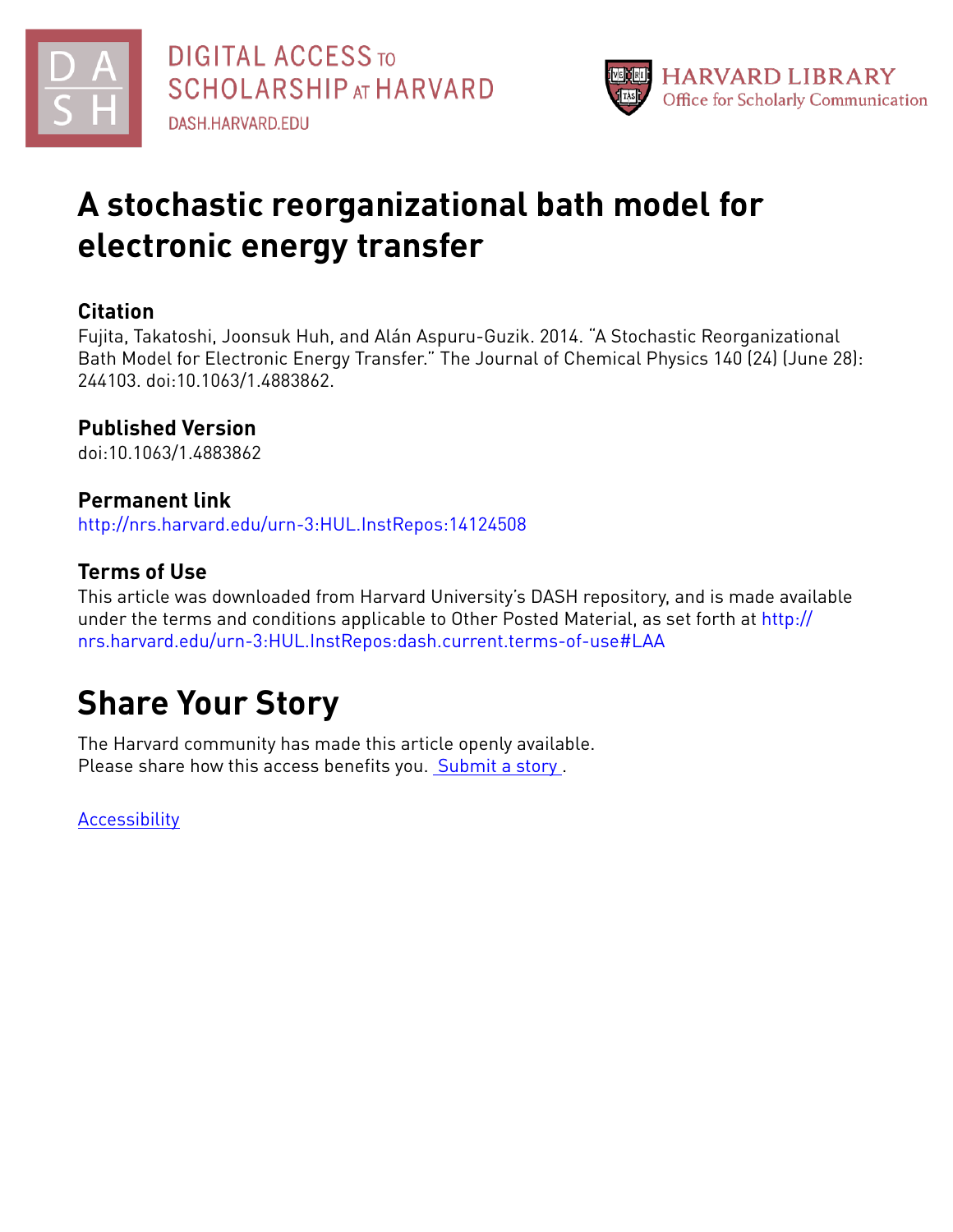

### **A stochastic reorganizational bath model for electronic energy transfer**

[Takatoshi Fujita,](http://scitation.aip.org/search?value1=Takatoshi+Fujita&option1=author) [Joonsuk Huh](http://scitation.aip.org/search?value1=Joonsuk+Huh&option1=author), and [Alán Aspuru-Guzik](http://scitation.aip.org/search?value1=Al�n+Aspuru-Guzik&option1=author)

Citation: [The Journal of Chemical Physics](http://scitation.aip.org/content/aip/journal/jcp?ver=pdfcov) **140**, 244103 (2014); doi: 10.1063/1.4883862 View online: <http://dx.doi.org/10.1063/1.4883862> View Table of Contents: <http://scitation.aip.org/content/aip/journal/jcp/140/24?ver=pdfcov> Published by the [AIP Publishing](http://scitation.aip.org/content/aip?ver=pdfcov)

### **Articles you may be interested in**

[Modeling of fluorescence line-narrowed spectra in weakly coupled dimers in the presence of excitation energy](http://scitation.aip.org/content/aip/journal/jcp/141/3/10.1063/1.4887083?ver=pdfcov) [transfer](http://scitation.aip.org/content/aip/journal/jcp/141/3/10.1063/1.4887083?ver=pdfcov)

J. Chem. Phys. **141**, 035101 (2014); 10.1063/1.4887083

[Molecular dynamics of excited state intramolecular proton transfer: 3-hydroxyflavone in solution](http://scitation.aip.org/content/aip/journal/jcp/136/19/10.1063/1.4707736?ver=pdfcov) J. Chem. Phys. **136**, 194505 (2012); 10.1063/1.4707736

[Implementation of the analytic energy gradient for the combined time-dependent density functional](http://scitation.aip.org/content/aip/journal/jcp/134/5/10.1063/1.3523578?ver=pdfcov) [theory/effective fragment potential method: Application to excited-state molecular dynamics simulations](http://scitation.aip.org/content/aip/journal/jcp/134/5/10.1063/1.3523578?ver=pdfcov) J. Chem. Phys. **134**, 054111 (2011); 10.1063/1.3523578

[Shape of the Q band in the absorption spectra of porphyrin nanotubes: Vibronic coupling or exciton effects?](http://scitation.aip.org/content/aip/journal/jcp/133/9/10.1063/1.3481654?ver=pdfcov) J. Chem. Phys. **133**, 094701 (2010); 10.1063/1.3481654

[Restricted open-shell Kohn–Sham theory for π–π \\* transitions. III. Dynamics of aggregates](http://scitation.aip.org/content/aip/journal/jcp/122/1/10.1063/1.1829053?ver=pdfcov) J. Chem. Phys. **122**, 014311 (2005); 10.1063/1.1829053



 This article is copyrighted as indicated in the article. Reuse of AIP content is subject to the terms at: http://scitation.aip.org/termsconditions. Downloaded to IP: 128.103.149.52 On: Tue, 02 Dec 2014 19:18:59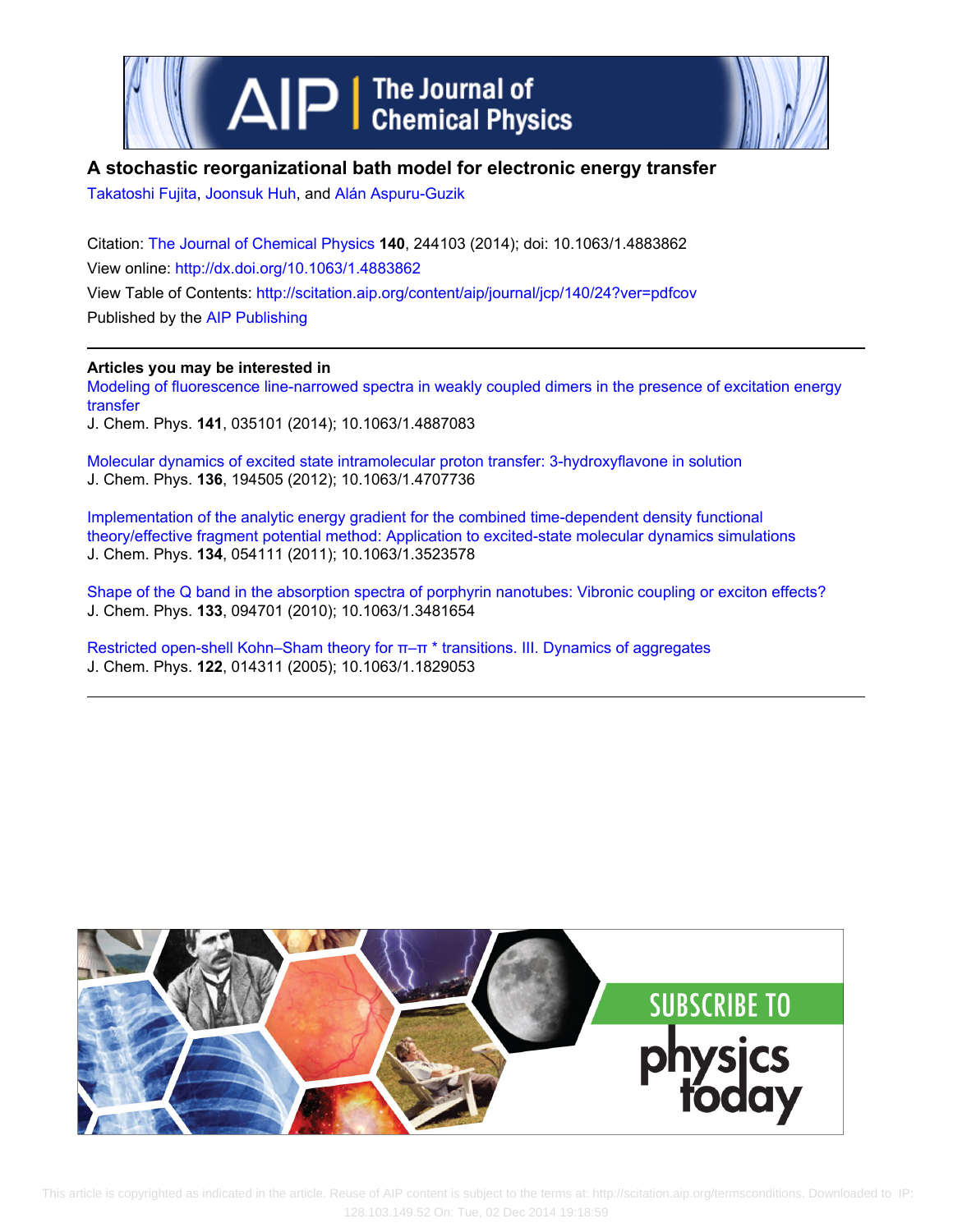

### **[A stochastic reorganizational bath model for electronic energy transfer](http://dx.doi.org/10.1063/1.4883862)**

Takatoshi Fujita,<sup>[a\)](#page-2-0)</sup> Joonsuk Huh, and Alán Aspuru-Guzik<sup>a)</sup> *Department of Chemistry and Chemical Biology, Harvard University, Cambridge, Massachusetts 02138, USA*

(Received 19 April 2014; accepted 5 June 2014; published online 23 June 2014)

Environmentally induced fluctuations of the optical gap play a crucial role in electronic energy transfer dynamics. One of the simplest approaches to incorporate such fluctuations in energy transfer dynamics is the well known Haken-Strobl-Reineker (HSR) model, in which the energy-gap fluctuation is approximated as white noise. Recently, several groups have employed molecular dynamics simulations and excited-state calculations in conjunction to account for excitation energies' thermal fluctuations. On the other hand, since the original work of HSR, many groups have employed stochastic models to simulate the same transfer dynamics. Here, we discuss a rigorous connection between the stochastic and the atomistic bath models. If the phonon bath is treated classically, time evolution of the exciton-phonon system can be described by Ehrenfest dynamics. To establish the relationship between the stochastic and atomistic bath models, we employ a projection operator technique to derive the generalized Langevin equations for the energy-gap fluctuations. The stochastic bath model can be obtained as an approximation of the atomistic Ehrenfest equations via the generalized Langevin approach. Based on this connection, we propose a novel scheme to take account of reorganization effects within the framework of stochastic models. The proposed scheme provides a better description of the population dynamics especially in the regime of strong exciton-phonon coupling. Finally, we discuss the effect of the bath reorganization in the absorption and fluorescence spectra of ideal J-aggregates in terms of the Stokes shifts. We find a simple expression that relates the reorganization contribution to the Stokes shifts – the reorganization shift – to the ideal or non-ideal exciton delocalization in a J-aggregate. The reorganization shift can be described by three parameters: the monomer reorganization energy, the relaxation time of the optical gap, and the exciton delocalization length. This simple relationship allows one to understand the physical origin of the Stokes shifts in molecular aggregates. *© 2014 AIP Publishing LLC*. [\[http://dx.doi.org/10.1063/1.4883862\]](http://dx.doi.org/10.1063/1.4883862)

#### **I. INTRODUCTION**

Natural photosynthesis starts with light energy absorption by an assembly of photosynthetic pigments, after which this excitation energy is transferred to a reaction center,  $1-9$  $1-9$ where charge transfer is carried out. In most organisms, various pigment-protein complexes are responsible for this light harvesting. The highly ordered structures of light-harvesting complexes have motivated researchers to design artificial light-harvesting antenna systems such as self-assembled supramolecular systems,  $10-\dot{12}$  $10-\dot{12}$  quantum dots,  $13, 14$  $13, 14$  $13, 14$  and metalorganic frameworks.[15,](#page-9-6) [16](#page-9-7)

Experimental studies of natural and artificial lightharvesting systems have spurred theoretical descriptions of electronic energy transfer (EET) in complex systems. EET has been modeled using Förster theory $17-19$  $17-19$  which describes exciton transport as incoherent hopping between chromophores. However, this approach is applicable only in the strong exciton-phonon coupling regime, where the excitonic couplings between chromophores are small relative to the exciton-phonon couplings. In the opposite limit, a quantum master equation can be derived by treating the excitonphonon coupling perturbatively.<sup>20</sup> The most commonly used theory from this limit is the Redfield approach.<sup>21</sup> In order to more accurately model EET in the intermediate regime between these two limiting cases, one could consider using the hierarchy equations of motions  $(HEOM)$ ,  $^{22-30}$  $^{22-30}$  $^{22-30}$ path integral Monte Carlo,  $31, 32$  $31, 32$  a polaron-transformed master equation,  $33-35$  $33-35$  non-Markovian quantum state diffusion,  $36-38$  $36-38$ or density matrix renormalization group methods.<sup>39</sup> Different methodologies for simulating energy transfer have been widely reviewed. $40-47$  The most expensive and accurate methods are unified models that combine electronic structure directly with bath models.<sup>48</sup>

The details of exciton-phonon coupling are crucial in light-harvesting systems because they strongly modify the excited-state dynamics. The environmental effect is usually characterized as a two-time bath correlation function or a bath spectral density. The Haken-Strobl-Reinker  $(HSR)^{49,50}$  $(HSR)^{49,50}$  $(HSR)^{49,50}$  model approximates bath fluctuation as white noise. The model can be extended to treat colored noise.<sup>[51,](#page-10-4)[52](#page-10-5)</sup> However, HSR-like approaches are incapable of describing bath reorganization and finite temperature effects. A lack of a bath reorganization process causes the dephasing rate to be underestimated $20$  and leads to the same peak positions for absorption and fluorescence spectra without the Stokes shift. As mentioned previously, in recent years, exciton-phonon interactions have been treated at the atomistic level by combining molecular dynamics simulations and excited-state calculations. $53-58$  From these

<span id="page-2-0"></span>a)Electronic addresses: [tfujita@fas.harvard.edu](mailto: tfujita@fas.harvard.edu) and [aspuru@chemistry.harvard.edu](mailto: aspuru@chemistry.harvard.edu)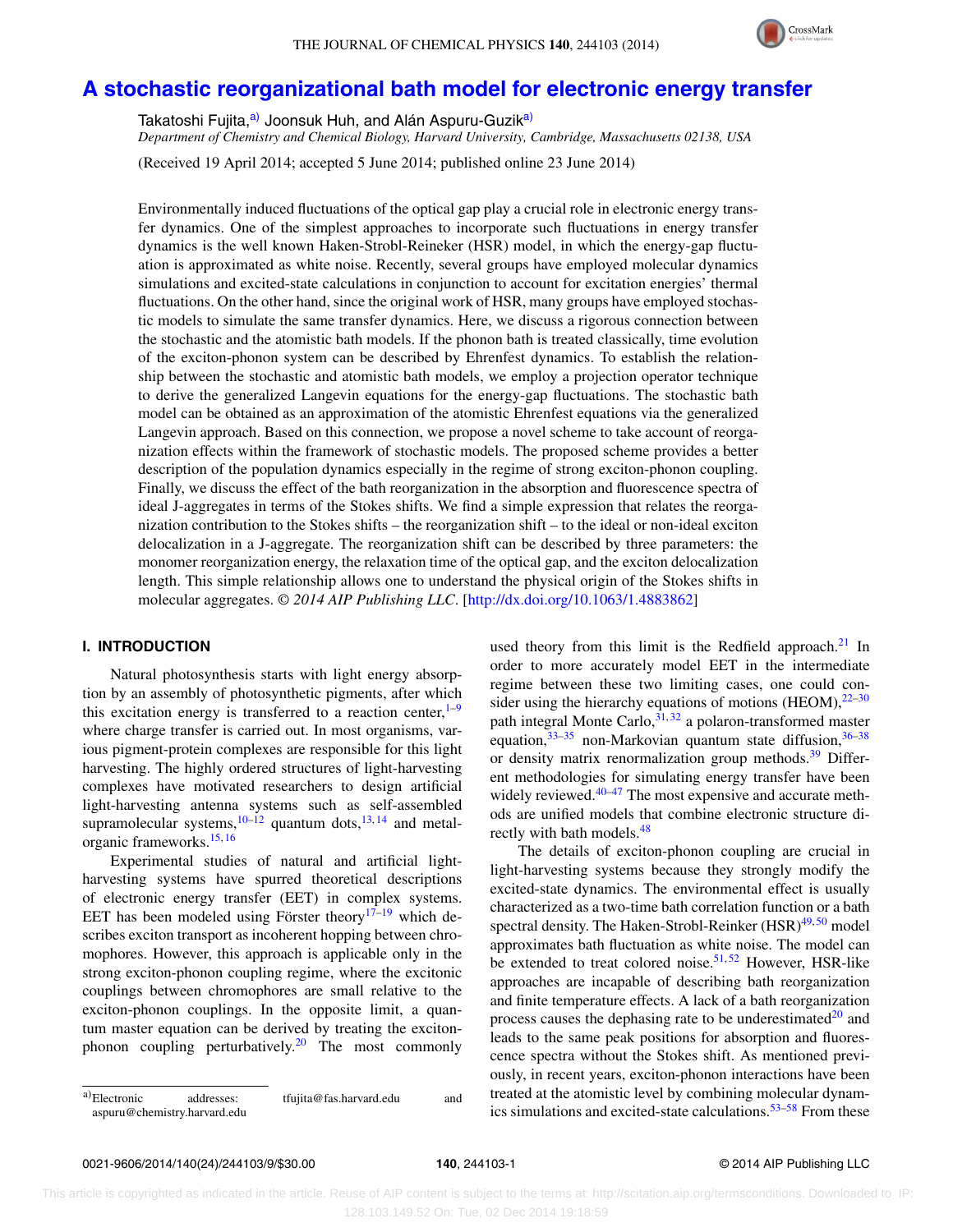simulations, one can perform ensemble-averaged wavepacket dynamics,<sup>29,[59–](#page-10-8)[61](#page-10-9)</sup> also called Ehrenfest dynamics, or extract a spectral density<sup>62</sup> for its use in a quantum master equation.

In earlier work on the Fenna-Matthes-Olson complex,  $57$ we compared the atomistic Ehrenfest dynamics – the atomistic bath model – with the stochastic HSR model. Surprisingly, these two methods gave similar exciton population dynamics regardless of the different descriptions of the phonon baths. Motivated by these results, we discuss a rigorous connection between the atomistic and stochastic bath models and develop a novel correction scheme for the stochastic approaches. Atomistic or parameterized Ehrenfest dynamics require the time evolution of many bath degrees of freedom. The advantage of the stochastic approaches lies in the use of collective bath variables. This computational simplicity of the stochastic bath model will be useful to simulate EET in large systems, for example, biological scales. To relate the atomistic and stochastic bath models, we exploit the projection operator technique<sup>63</sup> to derive the generalized Langevin equations for energy-gap fluctuations. The stochastic model can be derived directly from the atomistic Ehrenfest equations via the generalized Langevin approach. Based on the connection between the stochastic and the atomic approaches, we propose a novel scheme to correct a reorganization effect in the stochastic model. Finally, our scheme will be compared with the HEOM through the population dynamics of a model system.

The remainder of this paper is organized as follows: In Sec. [II,](#page-3-0) we introduce the exciton-phonon Hamiltonian and the Ehrenfest equations. Next, we exploit the projection operator technique in the atomistic Ehrenfest equations to derive stochastic bath models. Furthermore, we propose a scheme to correct reorganization effects within the stochastic bath models. In Sec. [III,](#page-6-0) we present numerical results for the population dynamics and Stokes shifts in idealized J-aggregates. In Sec. [IV,](#page-9-23) we present the paper with concluding remarks.

#### <span id="page-3-0"></span>**II. THEORY**

#### **A. Excitonic Hamiltonian and Ehrenfest equations**

The excitonic Hamiltonian in the single exciton manifold of a molecular aggregate can be written as follows: $20$ 

$$
H = \sum_{m}^{N} \epsilon_m(\mathbf{R}) |m\rangle \langle m| + \sum_{m \neq n}^{N} V_{mn}(\mathbf{R}) |m\rangle \langle n| + T(\mathbf{P}) + V_G(\mathbf{R}),
$$
\n(1)

where  $|m\rangle$  denotes the state where an electronic excitation is localized at *m*th molecule (site) and all other molecules are in the ground states. **R** and **P** refer to the nuclear coordinates and momentum, respectively.  $\epsilon_m(\mathbf{R})$  represents the excitation energy of *m*th site in the nuclear configuration **R**, and *Vmn*(**R**) is an excitonic coupling constant between *m*th and *n*th molecules. Here,  $T(\mathbf{P})$  and  $V_G(\mathbf{R})$  are the kinetic energy and the ground-state potential energy for the nuclear coordinates. Hereafter, the dependence of  $V_{mn}$  on  $\bf{R}$  is neglected. Then, we decompose the total Hamiltonian into the form of the systembath Hamiltonian as follows:

$$
H_S = \sum_{m}^{N} \langle \epsilon_m \rangle |m\rangle \langle m| + \sum_{m \neq n}^{N} V_{mn} |m\rangle \langle n|, \tag{2}
$$

$$
H_{SB} = \sum_{m}^{N} \Delta \epsilon_m(\mathbf{R}) |m\rangle \langle m|, \tag{3}
$$

$$
H_B = T(\mathbf{P}) + V_G(\mathbf{R}).\tag{4}
$$

Here,  $\Delta \epsilon_m(\mathbf{R}) = \epsilon_m(\mathbf{R}) - \langle \epsilon_m \rangle$ , and a bracket  $\langle \rangle$  denotes the ensemble average over  $H_B$ .

If we treat the nuclear degree of freedoms classically, the wave function of the exciton system is described with the time-dependent Schrödinger equation,

$$
i\hbar \frac{\partial}{\partial t} |\psi(t)\rangle = (H_S + H_{SB}(t)) |\psi(t)\rangle.
$$
 (5)

The nuclear degrees of freedom follow from Hamilton's equation in the mean-field interaction,

<span id="page-3-3"></span>
$$
\dot{\mathbf{R}} = \frac{\partial H_E}{\partial \mathbf{P}},\tag{6}
$$

<span id="page-3-1"></span>
$$
\dot{\mathbf{P}} = -\frac{\partial H_E}{\partial \mathbf{R}},\tag{7}
$$

with the Hamiltonian for the nuclei on the excited-state potential energy surface (PES)

$$
H_E = \langle \psi(t) | H | \psi(t) \rangle
$$
  
=  $H_B + H'(t)$ , (8)

$$
H'(t) = \sum_{m}^{N} \Delta \epsilon_m(\mathbf{R}) |\langle m | \psi(t) \rangle|^2.
$$
 (9)

In Eq.  $(8)$ ,  $H'(t)$  gives the Ehrenfest mean potential; that is, the average of site energies weighted by exciton populations,  $|\langle m|\psi(t)\rangle|^2$ . This term shifts the excited-state PES with respect to the ground-state one, as illustrated in Fig. [1.](#page-3-2) The PES shift is essential to describe reorganization processes after the photoexcitation. This effect is also referred to as a back reaction,<sup>[29](#page-9-22)</sup> because through this term the dynamics of the exciton system can affect the dynamics of the phonon bath.

The density matrix of the excitonic system  $\rho$  is obtained as the average of an ensemble of unitary evolutions

<span id="page-3-4"></span>
$$
\rho(t) = \frac{1}{M} \sum_{i}^{M} |\psi_i(t)\rangle \langle \psi_i(t)|.
$$
 (10)

<span id="page-3-2"></span>

FIG. 1. Schematic of  $H'(t)$ , which shifts the excited-state PES compared with the ground-state one.  $V_E$  refers to the excited-state PES:  $V_E = V_G + H'(t)$ .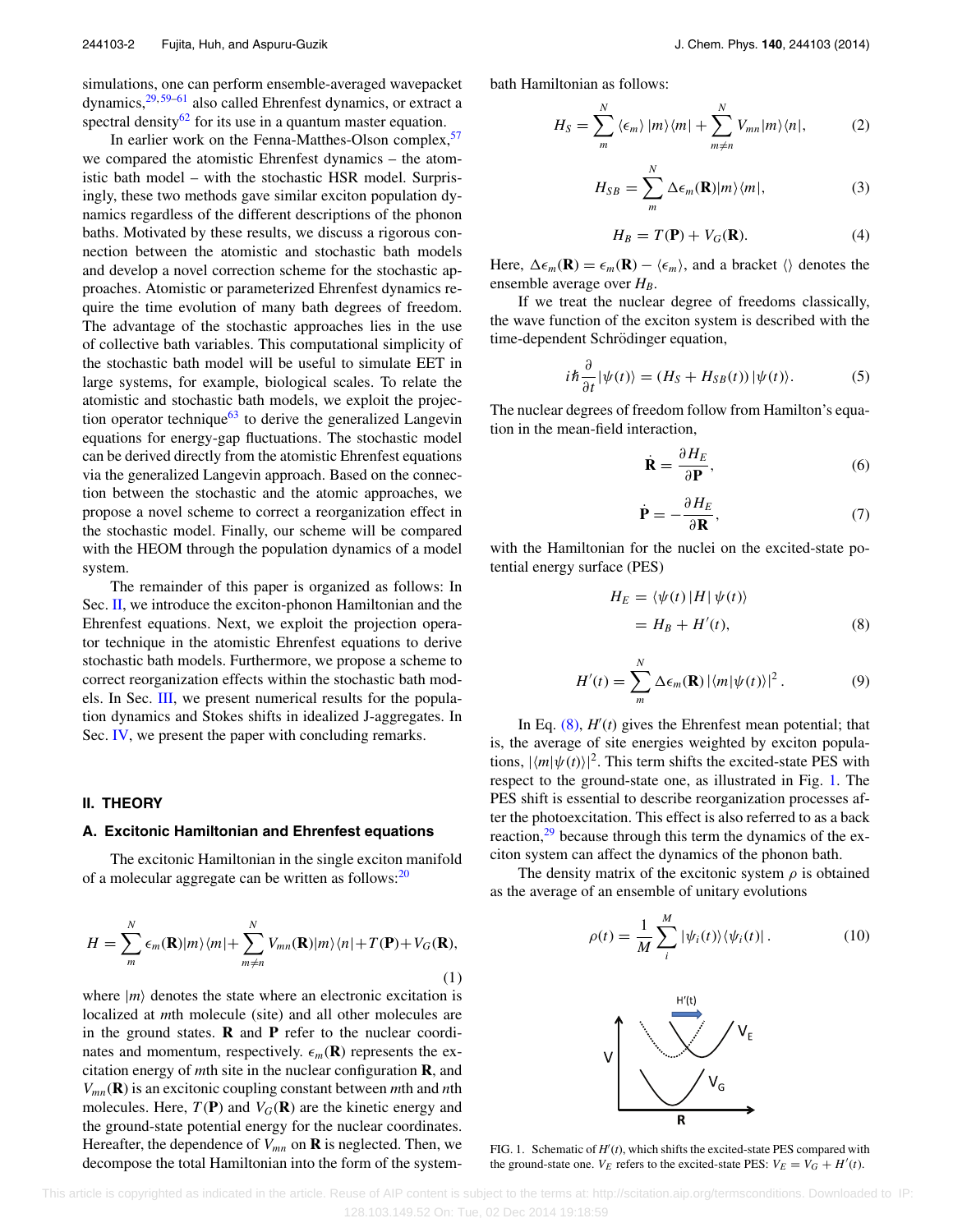Equations  $(5)$ – $(10)$  form the basis for mixed quantumclassical approaches for exciton dynamics. $53-57$  $53-57$  In these applications, the Ehrenfest mean force (i.e., the second term in Eq.  $(8)$ ) is neglected, because one needs to run MD simulations in excited-state PES, which is computationally more expensive to determine. This term may be ignored when the reorganization energy is small relative to the excitonic couplings. Later, we discuss the condition under which this term can be ignored.

#### **B. Generalized Langevin equations for energy-gap fluctuations**

In this section, we derive stochastic bath models from the atomistic Ehrenfest equations. To relate the atomistic and stochastic bath models, we apply the projection operator technique $63-65$  first developed in classical statistical mechanics. The projection operator techniques can provide a microscopic derivation of a phenomenological equation such as the Langevin equation. We briefly review Mori's projection operator formalism<sup>[63](#page-10-12)</sup> and the derivation of the generalized Langevin equations. The standard technique is applied to the exciton-phonon system to derive stochastic equations for the energy-gap fluctuations.

Here, we consider the time evolution of the site energy fluctuations,

$$
\Delta \epsilon(t) = \begin{pmatrix} \Delta \epsilon_1(t) \\ \vdots \\ \Delta \epsilon_N(t) \end{pmatrix} . \tag{11}
$$

In classical mechanics, any physical variable *A* is a function of **R** and **P**, and the time evolution of *A* is given by a Poisson bracket with the Hamiltonian. Accordingly, the equations of motion of  $\Delta \epsilon(t)$  are given by

<span id="page-4-0"></span>
$$
\frac{\partial \Delta \epsilon}{\partial t} = \{ \Delta \epsilon, H_E \}
$$
  
=  $i L_0 \Delta \epsilon + i L' \Delta \epsilon$ . (12)

Here, we introduce the Liouville operators of  $H_B$  and  $H'(t)$  as follows:

$$
iL_0\Delta\epsilon = {\Delta\epsilon, H_B}, \qquad (13)
$$

$$
iL'(t)\Delta\epsilon = {\Delta\epsilon, H'(t)}.
$$
 (14)

First, we neglect the  $iL'$  term in such a way that the time evolution of  $\Delta \epsilon$  can be determined solely from *iL*<sub>0</sub>. This approximation leads to the exciton dynamics ignoring the reorganization effects. We then apply the projection operator technique<sup>63</sup> to derive the generalized Langevin equations for  $\Delta \epsilon$ . We define the projection operator *P* from the site-energy fluctuations

$$
PA(t) = (A(t), \Delta \epsilon) (\Delta \epsilon, \Delta \epsilon)^{-1} \Delta \epsilon.
$$
 (15)

In this paper, we will use a simplified notation  $(A, B) \equiv \langle BA^* \rangle$ . By applying the projection operator to Eq.  $(12)$ , the time evolution for  $\Delta \epsilon(t)$  is obtained as the generalized Langevin equation

<span id="page-4-1"></span>
$$
\frac{\partial}{\partial t}\Delta \epsilon(t) = -\int_0^t ds M(t-s) \cdot \Delta \epsilon(s) + F(t). \tag{16}
$$

Here, the memory matrix  $M(t)$  and the random force vector  $F(t)$  are defined as

$$
F(t) = \exp(iQLQt)\Delta\dot{\epsilon},\qquad(17)
$$

$$
M(t) = (F, F(t)) (\Delta \epsilon, \Delta \epsilon)^{-1}, \qquad (18)
$$

where  $Q = 1 - P$ .

Given the generalized Langevin equations for the siteenergy fluctuations, deriving stochastic models for them is straightforward. $49,50,66,67$  $49,50,66,67$  $49,50,66,67$  $49,50,66,67$  We introduce the Markov approximation to the memory functions and neglect cross correlations between different sites as follows:

<span id="page-4-3"></span><span id="page-4-2"></span>
$$
M_{mn}(t) = 2\Gamma_m \delta_{mn} \delta(t). \tag{19}
$$

By using this approximation, Eq. [\(16\)](#page-4-1) becomes a set of Langevin equations with Gaussian fluctuations  $F_m(t)$ ,

$$
\frac{\partial}{\partial t}\Delta \epsilon_m(t) = -\Gamma_m \Delta \epsilon(t) + F_m(t),\tag{20}
$$

where  $\langle F_m(t) \rangle = 0$  and  $\langle F_m(t) F_m(0) \rangle = 2 \langle \Delta \epsilon_m^2 \rangle \Gamma_m \delta(t)$ .  $\Gamma_m$  is defined as

$$
\frac{1}{\Gamma_m} = \int_0^\infty dt \, \frac{\langle \Delta \epsilon_m(t) \Delta \epsilon_m(0) \rangle}{\langle \Delta \epsilon_m^2 \rangle}.
$$
 (21)

The inverse of  $\Gamma_m$  is related to the decay time  $1/\Gamma_m = \tau_m$ , which characterizes the relaxation time of the bath fluctuations. As the correlation function induced by Eq.  $(20)$  is an exponentially decaying function, i.e.,

<span id="page-4-4"></span>
$$
\langle \Delta \epsilon_m(t) \Delta \epsilon_m(0) \rangle = \langle \Delta \epsilon_m^2 \rangle e^{-\Gamma_m t}, \tag{22}
$$

this method is identical to the Kubo-Anderson (KA) stochastic model. $66, 67$  $66, 67$  $66, 67$ 

Furthermore, if we consider the limit of  $\tau \rightarrow 0$ , the correlation function becomes a delta function

$$
\langle \Delta \epsilon_m(t) \Delta \epsilon_m(0) \rangle = \frac{2 \langle \Delta \epsilon_m^2 \rangle \delta(t)}{\Gamma_m}.
$$
 (23)

So far, we have discussed that the stochastic bath models, such as the KA or HSR models, are the limiting case of the atomistic Ehrenfest equations. The stochastic bath models are known to result in high-temperature dynamics and are incapable of describing reorganization processes. The hightemperature dynamics results from the classical treatment of the phonon bath. Classical correlation functions do not satisfy the detailed balance condition. Within the stochastic Schrödinger equations, the non-Markovian terms and the detailed balance condition are important for describing the thermal relaxation process.<sup>44</sup> The lack of reorganization is due to the neglect of the  $H'(t)$  term, which plays an essential role in the reorganization process that follows photoexcitation.

The parameters  $\Gamma_m$  and  $\langle \Delta \epsilon_m^2 \rangle$  for the dynamical equations can be obtained from MD simulations and excited-state calculations. The proposed simplified descriptions of the bath fluctuations allow us to simulate EET in large systems. For example, in earlier works, we used the KA and HSR approaches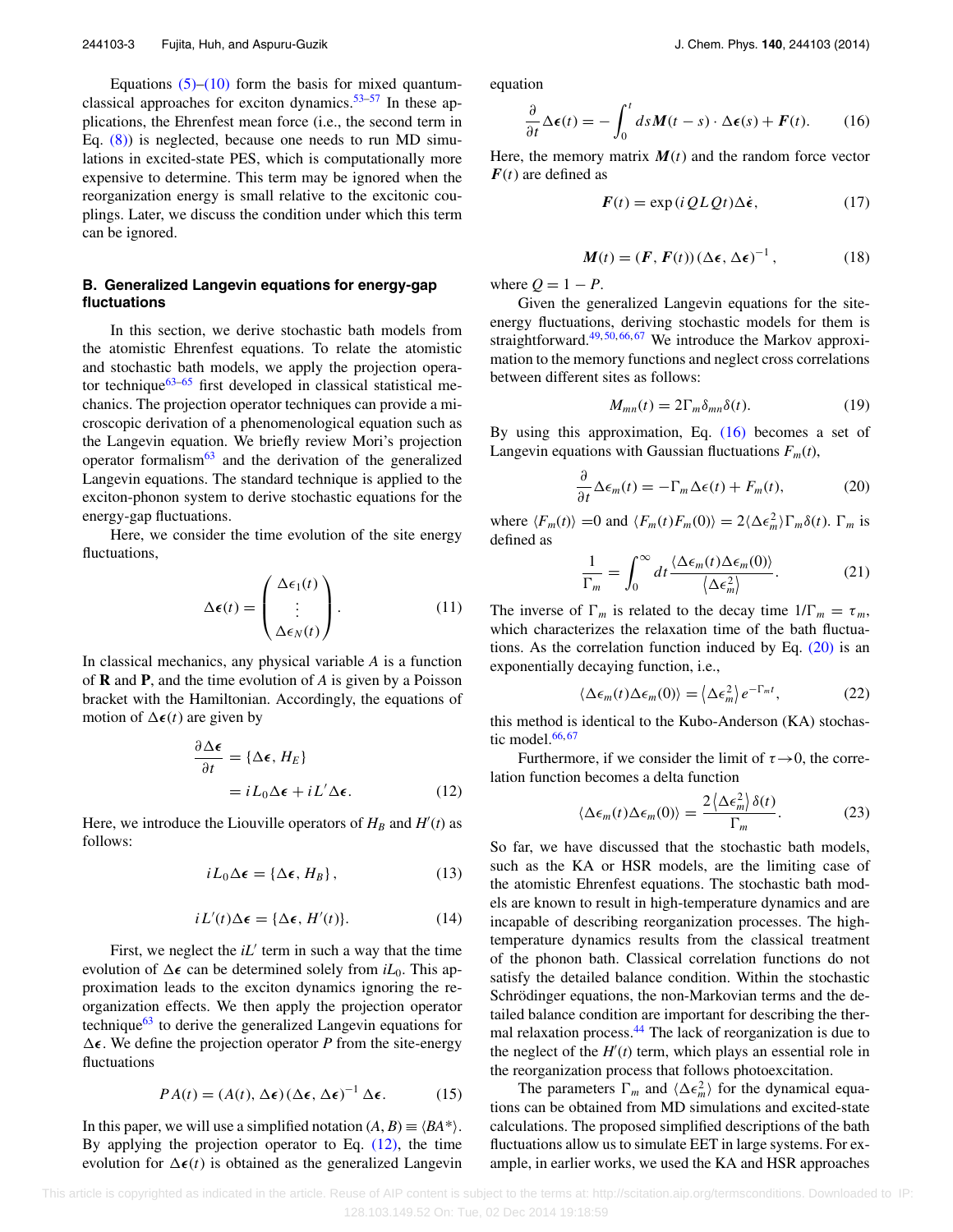to simulate the light-harvesting apparatus of green-sulfur bacteria, which consists of thousands of chromophores.  $58, 68, 69$  $58, 68, 69$  $58, 68, 69$  $58, 68, 69$  $58, 68, 69$ 

#### **C. Reorganization correction to stochastic bath model**

In this section, we modify the KA model such that the reorganization effect can be included via the Ehrenfest mean potential. We begin by the exact time evolution of the site-energy fluctuations in the excited-state manifold. The dynamics of  $\Delta \epsilon$  in the excited-state can be given by the time-evolution operator,  $e^{\int_0^t ds (iL_0+iL'(s))}$ ,

$$
\frac{\partial}{\partial t} \Delta \epsilon(t) = \frac{\partial}{\partial t} e^{\int_0^t ds (iL_0 + iL'(s))} \Delta \epsilon(0).
$$
 (24)

The definition of  $\Delta \epsilon_m$  has not been changed, i.e.,  $\Delta \epsilon_m = \epsilon$  $\langle \epsilon \rangle$  g. Here,  $\langle \rangle_g$  and  $\langle \rangle_e$  refer to the ensemble average over ground- and excited-state PESs, respectively. The first-order expansion of the time-evolution operator with respect to  $iL'(t)$ gives

$$
\frac{\partial}{\partial t} \Delta \epsilon(t) = \frac{\partial}{\partial t} e^{iL_0 t} \Delta \epsilon(0) + \frac{\partial}{\partial t} \int_0^t ds e^{iL_0(t-s)} i L'(s) e^{iL_0 s} \Delta \epsilon(0).
$$
\n(25)

The first term in the right-hand side is identical to Eq. [\(16\),](#page-4-1) i.e., the time evolution in the ground-state. The second term in the right-hand side is the first-order correction of the reorganization effects. We redefine the time-local second term by  $K(t)$  that is a characteristic force induced by  $H'(t)$ . Finally, we can obtain the following equation for  $\Delta \epsilon$ :

$$
\frac{\partial}{\partial t} \Delta \epsilon(t) = -\int_0^t ds M(t-s) \cdot \Delta \epsilon(s) + F(t) + K(t). \tag{26}
$$

Within the first-order perturbation with respect to *iL* , we can correct the reorganization effects by adding the time-local term to the Langevin equations. After applying the same ap-proximation as Eq. [\(19\),](#page-4-3) the time evolution of the  $\Delta \epsilon$  in the excited-state follows the Langevin equation with the white noise,

<span id="page-5-1"></span><span id="page-5-0"></span>
$$
\frac{\partial}{\partial t}\Delta \epsilon_m = -\Gamma_m \Delta \epsilon_m(t) + F_m(t) + K_m(t). \tag{27}
$$

The formal solution of Eq. [\(28\)](#page-5-0) is

$$
\Delta \epsilon_m(t) = e^{-\Gamma_m t} \Delta \epsilon_m(0) + \int_0^t ds e^{-\Gamma_m(t-s)} \left( F_m(s) + K_m(s) \right). \tag{28}
$$

After taking the ensemble average of Eq. [\(28\)](#page-5-0) and using the definition of  $\Delta \epsilon$  and  $F(t)$ , we have

$$
\langle \Delta \epsilon_m(t) \rangle = \langle \epsilon_m(t) \rangle_e - \langle \epsilon_m \rangle_g = \int_0^t ds e^{-\Gamma_m(t-s)} K_m(s).
$$
\n(29)

Here, we consider a situation where the excitonic system is excited at  $t = 0$ , resulting in the same nuclear configuration which implies that  $\langle \epsilon_m(0) \rangle_e = \langle \epsilon_m \rangle_g$ . Intuitively,  $K_m(t)$  describes the Stokes shifts and thus the reorganization process.

In the following, we use the linear-response theory to obtain  $K_m(t)$ . The first-order perturbation of site energies due to

<span id="page-5-3"></span>

FIG. 2. Probability distributions of site energy on ground (red-solid) and excited (green-dashed) potential energy surfaces, which were obtained from the Langevin equation without (Eq.  $(20)$ ) or with (Eq.  $(27)$ ) the reorganization correction. Here, the Langevin equations were solved with  $T = 300$  K and  $\Gamma = \lambda = 100 \; \text{cm}^{-1}.$ 

 $H'(t)$ <sup>[70](#page-10-18)</sup> is

$$
\langle \epsilon_m(t) \rangle_e - \langle \epsilon_m \rangle_g = \beta \sum_n \int_0^t ds \langle \Delta \dot{\epsilon}_m(t-s) \Delta \epsilon_n(0) \rangle P_n(s), \tag{30}
$$

where  $P_n(t) = \langle n | \rho | n \rangle$ , and the inverse temperature is denoted by  $\beta = 1/(k_B T)$ . We approximate the correlation function as an exponential  $(Eq. (22))$  $(Eq. (22))$  in such a way that it coincides with the previous derivations. Thus, the difference in average site energies is given by

$$
\langle \epsilon_m(t) \rangle_e - \langle \epsilon_m \rangle_g = -\beta \Gamma_m \langle \Delta \epsilon_m^2 \rangle \int_0^t ds e^{-\Gamma_m(t-s)} P_m(s).
$$
\n(31)

By comparing this result with Eq.  $(29)$ , we identify  $K_m(t)$  as

$$
K_m(t) = -\beta \Gamma_m \left\langle \Delta \epsilon_m^2 \right\rangle_g P_m(t). \tag{32}
$$

This is the main result leading to a new term in the stochastic equations and the description of the reorganization ef-fects. The steady-state solution of Eq. [\(27\)](#page-5-1) is  $\langle \epsilon_m \rangle_e - \langle \epsilon_m \rangle_g$  $= -\beta \langle \Delta \epsilon_m^2 \rangle P_m$ . Note that, in the high-temperature limit, the variance and reorganization energy  $\lambda$  are related by  $\langle \Delta \epsilon^2 \rangle_g$  $= 2k_B T\lambda$ . If a system is composed of a single pigment (*P*=1), then it is easy to see that one gets  $\langle \epsilon \rangle_e - \langle \epsilon \rangle_g = -2\lambda$ . This is a well-known result that the Stokes shift is twice the reorganization energy. As expected,  $K_m(t)$  shifts the excited-state PES and induces the Stokes shifts. In Fig. [2,](#page-5-3) we use Eqs. [\(20\)](#page-4-2) and [\(27\)](#page-5-1) to show the distribution of site energies for the groundand excited-state of a two-level molecule. As expected, the distributions are shifted by 2*λ*.

<span id="page-5-2"></span>By solving Eq.  $(5)$  with Eq.  $(27)$ , we have shown that the reorganization effects can be incorporated within the framework of a stochastic bath model. For the remainder of this paper, we refer to our scheme as the reorganization-corrected Kubo-Anderson (RECKA) model. The exciton populations *Pm* are necessary for input into RECKA, and they can be obtained after taking an ensemble average of unitary evolutions. Therefore, Eqs.  $(5)$ ,  $(10)$  and  $(27)$  must be solved selfconsistently until *Pm* converge.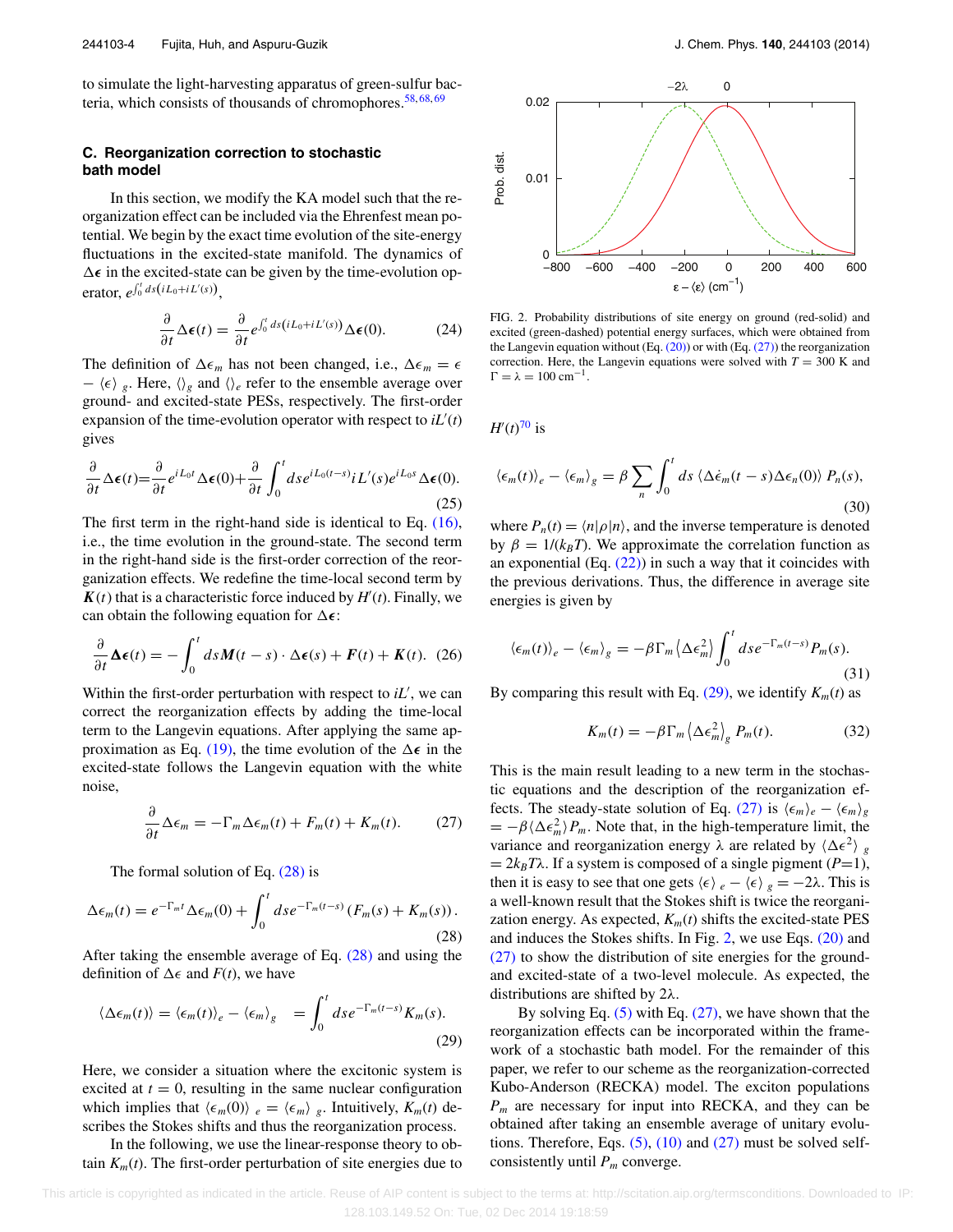We note that the newly proposed term,  $K_m(t)$ , can be determined by the variance and the inverse of relaxation times, so additional computational time is not required. The lack of additional computational expense is a huge advantage of the RECKA over others methods that evaluate Ehrenfest potentials accurately; these methods demand the derivative calculation of the excited-state PES, which is a computationally demanding task that limits such approaches to small systems.<sup>71</sup>

Noticeably, the low cost of employing linear-response theory makes the applicability of the approximation reasonable for a certain range of parameters. We obtain the reorganization correction within the linear response theory. Firstorder perturbation provides a reasonable approximation when the Ehrenfest mean potential is small. This is true for small reorganization energy or for excitons delocalized over a large number of chromophores, *N*. The first condition is readily observed; if the reorganization energy is small, the response of the site energy is small enough to be treated by the first-order perturbation. The second condition suggests that the response becomes small for large systems irrespective of the magnitude of the reorganization energy. Because the site population is of the order 1/*N* owing to the normalization condition of the delocalized exciton populations, the response from secondorder perturbation goes as  $1/N^2$ . This analysis indicates that the higher-order perturbations diminish with increasing *N*.

Here, we mention possible generalizations of this approach. The present method can be extended to treat correlated bath fluctuations by keeping the off-diagonal terms in the memory matrix. The correlated site-energy fluctuations can be obtained by solving coupled Langevin equations. Another possible extension to include non-Markovian effects of the memory function is continued fractal expansion.<sup>[72–](#page-10-20)[74](#page-10-21)</sup> The exponential correlation functions given by the KA or RECKA models correspond to the Lorentz-Drude spectral densities. By introducing non-delta-function memory kernels, $\frac{75}{15}$  we can treat a structured spectral density and vibronic coupling.<sup>[76,](#page-10-23)[77](#page-10-24)</sup> The effect of the structured spectral density in optical and transport properties of a biological-scale light-harvesting sys-tem is being studied in our group.<sup>[78](#page-10-25)</sup>

#### <span id="page-6-0"></span>**III. RESULTS AND DISCUSSION**

#### **A. Population dynamics**

To demonstrate the reorganization scheme, we begin by considering an homogeneous dimer, i.e.,  $\langle \epsilon_1 \rangle = \langle \epsilon_2 \rangle$ . We fix the excitonic couplings  $V_{12} = V_{21} \equiv V$  to 100 cm<sup>-1</sup> and the temperature to 300 K. The initial conditions of site-energy fluctuations were sampled from a Gaussian distribution of variance  $\langle \Delta \epsilon^2 \rangle \equiv \Delta^2 = 2k_B T \lambda$ . Numerical results were obtained by averaging 50 000 trajectories with a timestep of 1.0 fs. To examine the accuracy of our approach, we essentially compare the KA and RECKA methods with the numerically exact HEOM approach pioneered by Tanimura and coworkers. $22-30$  $22-30$  with the Lorentz-Drude spectral density of the same parameters. We chose the inverse relaxation times  $\Gamma/V$ to be 0.1, 1, and 10, which approximately correspond to 531, 53.1, and 5.3 fs, respectively. The range of suggested time depends on the system studied and the assumptions made by the

<span id="page-6-1"></span>

FIG. 3. Populations of excited site in the dimer with equal average site energies,  $V = 100 \text{ cm}^{-1}$ ,  $\lambda = 100 \text{ cm}^{-1}$ , and  $T = 300 \text{ K}$ , which were obtained from KA (red-solid), RECKA (green-dashed), and HEOM (blue-dotted). The different relaxation times considered were (a)  $\Gamma/V = 0.1$  ( $\tau \approx 530$  fs), (b)  $\Gamma/V = 1$  ( $\tau \approx 53$  fs), and (b)  $\Gamma/V = 10$  ( $\tau \approx 5.3$  fs).

authors. For example, Ishizaki and Fleming<sup>[24](#page-9-25)</sup> proposed a slow bath correlation time greater than 100 fs for bacteriochlorophyll *a* in the photosynthetic Fenna-Matthews-Olson complex. However, atomistic simulations have predicted much faster relaxation times<sup>[55,](#page-10-26) [57](#page-10-11)</sup> of 5–10 fs.

In Fig. [3,](#page-6-1) we compare the Ehrenfest-based methods with the HEOM for  $\lambda = 100 \text{ cm}^{-1}$  and different relaxation times. The population dynamics from the KA model agrees well with HEOM, which is consistent with earlier works. $29,59,61$  $29,59,61$  $29,59,61$ They show a slight deviation for the fast relaxation time of 5.3 fs. Comparing the KA and RECKA models, we have found that the effects of reorganization corrections are negligible for slow and intermediate bath relaxation times. However, the relaxation included in the RECKA approach for fast relaxation times yields results that are nearly identical to those of the benchmark HEOM approach.

Next, we turn to the case of a stronger exciton-phonon coupling of  $\lambda = 500$  cm<sup>-1</sup>. The population dynamics are presented in Fig. [4](#page-7-0) for the same series of relaxation times as those in Fig. [3.](#page-6-1) KA and RECKA still agree well with HEOM for slow and intermediate bath relaxation times. However, they deteriorate for the faster relaxation time: KA predicts a much faster time scale for inter-site energy transfer. Owing to the lack of reorganization effects, the KA approach provides the same energy-level distributions for absorption and fluorescence, which results in larger estimated hopping rates. This deficiency can be improved by the RECKA approach that exhibits a population decay similar to that of HEOM. In terms of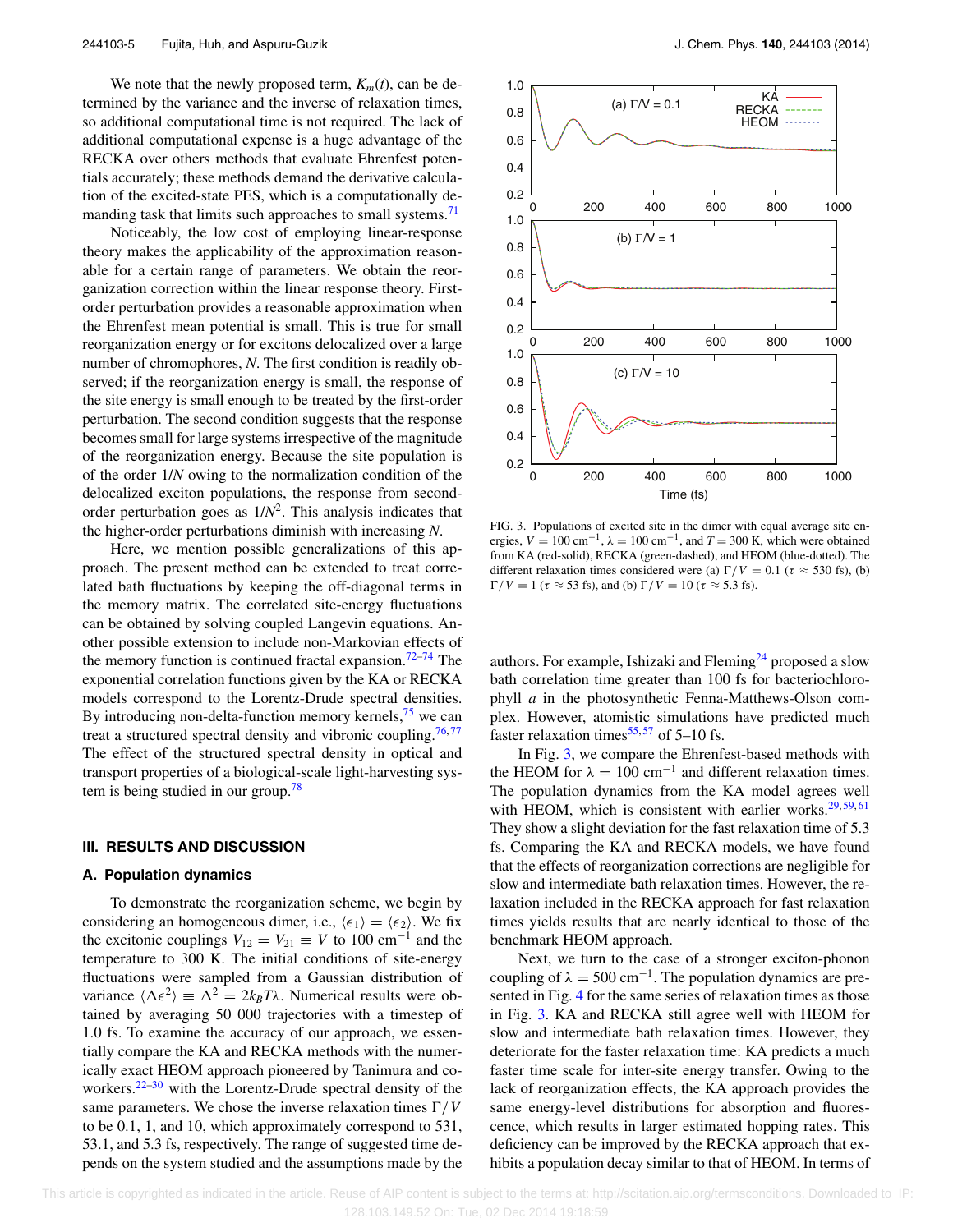<span id="page-7-0"></span>

FIG. 4. Populations of excited site in the dimer with equal average site energies,  $V = 100 \text{ cm}^{-1}$ ,  $\lambda = 500 \text{ cm}^{-1}$ , and  $T = 300 \text{ K}$ , which were obtained from KA (red-solid), RECKA (green-dashed), and HEOM (blue-dotted). The different relaxation times considered were (a)  $\Gamma/V = 0.1$  ( $\tau \approx 530$  fs), (b)  $\Gamma/V = 1$  ( $\tau \approx 53$  fs), and (c)  $\Gamma/V = 10$  ( $\tau \approx 5.3$  fs).

population dynamics, we have obtained encouraging results for the set of parameters considered here.

Previous studies using the atomistic Ehrenfest-based methods neglect the Ehrenfest mean-field potential in their description of the exciton dynamics.<sup>53–[57](#page-10-11)</sup> This approximation can be justified when the reorganization energies are small compared to the excitonic couplings. We have found that, in addition to the small reorganization energies, slow bath fluctuation is an important condition for justifying the neglect of the reorganization effect.

Similar to the case for the HSR, KA, and Ehrenfest approaches, our correction scheme does not provide a Boltzmann distribution in the long-time. As discussed earlier, this deficiency originates from the classical treatment of the phonon bath and cannot be improved by reorganization correction. Based on previous work by Bastida *et al.*, [79](#page-10-27) Aghtar *et al.*[29](#page-9-22) have introduced a correction factor that leads to the fulfillment of detailed balance. Although their scheme gives the correct thermal equilibrium distribution, it overestimates dephasing rates. An explicit quantum correction for the thermal limit may be derived by considering multiconfigurational Ehrenfest dynamics,  $80, 81$  $80, 81$  which lies outside the scope of this paper.

#### **B. Stokes shifts in ideal J-aggregates**

J-aggregates, $82-84$  named after Jelley, are relatively ordered molecular arrays whose transition dipoles are arranged in such a way that large exciton delocalization is present in the low-energy excitation bands. They have technologically relevant optical properties such as a narrow absorption band that exhibits a large absorption intensity at the expense of a large number of quasi-dark excited states. An additional optical property of J-aggregates is a small Stokes shift. The Stokes shifts of aggregates include internal energy relaxation among exciton states and the reorganization shifts of the exciton level. Because these two contributions cannot be separated, information on exciton-phonon coupling in aggregates cannot be obtained directly from experimental Stokes shifts.

Here, we discuss exciton-phonon coupling in ideal Jaggregates in terms of the Stokes shift magnitude. The Hamiltonian of ideal J-aggregates is  $H_S = \sum_{m=1}^{N} {\{\epsilon |m\}} \langle m|$  $+ V(|m\rangle\langle m+1| + |m+1\rangle\langle m|)$ , where the cyclic boundary condition is applied, and the nearest-neighbor coupling, *V* , is negative. In this ideal J-aggregate, only the optical transition to the lowest exciton state is allowed, and hence the Stokes shift is identical to the reorganization shift.

We calculate the absorption and emission spectra based on the RECKA models. Essentially, the absorption spectra can be calculated from the Fourier transform of the dipole autocorrelation function, $20$ 

$$
I(\omega) \propto Re \int_0^\infty dt e^{i\omega t} M(t).
$$
 (33)

In the Ehrenfest-based method, the dipole autocorrelation function can be obtained from the ensemble average of the time-evolution operator,  $53$ 

<span id="page-7-1"></span>
$$
M(t) = \left\langle \sum_{m,n} \mu_m \mu_n U_{mn}(t,0) \right\rangle, \tag{34}
$$

where  $U_{mn}$  is the  $(m,n)$ th element of the time-evolution operator for  $H_S + H_{SB}(t)$ , and  $\mu_m$  denotes a transition dipole moment of *m*th site. Relaxed fluorescence spectra can be obtained from the dipole autocorrelation function averaged with initial conditions in the electronic excited-state. $85$  When we propagated wavefunctions and calculated Eq. [\(34\)](#page-7-1) for the fluorescence spectra, we sampled  $\Delta \epsilon(t = 0)$  from a Gaussian distribution of same variance and mean value of −2*λ*/*N*. The lowest exciton state was selected as the initial condition for the exciton propagation.

To compare our results with those previously published, we focus on a monomer spectra where analytical solutions are available for the Lorentz-Drude spectral density. $86, 87$  $86, 87$  For slow relaxation time, the Stokes shift is known to become 2*λ*, and the lineshapes become Gaussian. In the opposite limit (i.e., fast relaxation), the absorption and fluorescence spectra become the same without the Stokes shift. In Fig. [5,](#page-8-0) we present absorption and fluorescence spectra obtained from the RECKA approach. The lineshape is Gaussian for the fast relaxation time of  $\Gamma = 10V$ , whereas it becomes Lorentzian for slow relaxation times. To describe the Stokes shifts as a simple function, we introduce the dimensionless parameter  $\kappa = \Gamma/\Delta$ .<sup>[87](#page-10-34)</sup> Fig. [6\(a\)](#page-8-1) illustrates the Stokes shifts of the monomer as a function of *κ*. For the KA model where the twotime correlation is given by an exponentially decaying function, we have found that the Stokes shifts are exponentially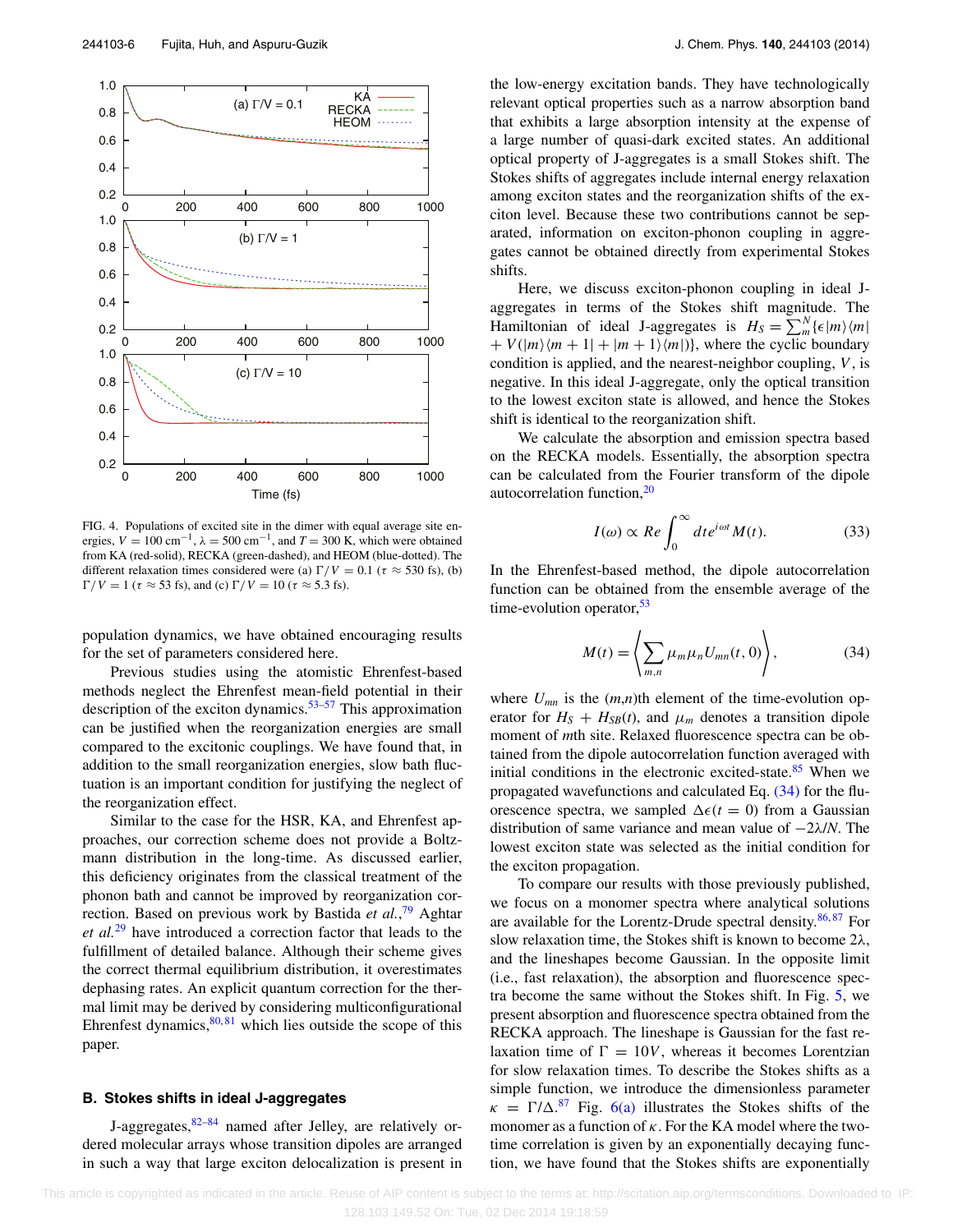<span id="page-8-0"></span>

FIG. 5. Absorption (red-solid) and fluorescence (green-dashed) for the monomer obtained from the RECKA model with the different relaxation times: (a)  $\Gamma/\Delta = 0.1$ , (b)  $\Gamma/\Delta = 1$ , and (c)  $\Gamma/\Delta = 10$ .

dependent on *κ*. We can fit the Stokes shifts to the expression  $2\lambda \exp(-\alpha \kappa)$  with  $\alpha \cong 0.708$ . Obtaining the value of  $\alpha$ analytically remains an open problem.

<span id="page-8-1"></span>Figs.  $6(b)$ –6(d) illustrates the fits for  $\alpha$  for the dimer with  $V = -10$ ,  $-100$ , and  $-1000$  cm<sup>-1</sup>, respectively. We have obtained the same exponential dependence of  $\kappa$ , and the Stokes shifts of the dimer become half of those of the monomer. This result suggests that the delocalization of the exciton over the aggregate can lead to smaller reorganization shifts. Here,  $\alpha$  differs slightly for the dimer with different excitonic couplings.

Finally, in Fig. [7,](#page-9-26) we have obtained the Stokes shifts as a function of the number of sites. As expected from the correction term,  $K_m \propto 1/N$ ; Stokes shifts are inversely proportional to *N*. From the above results for the Stokes shifts, we have obtained a simple expression for the Stokes shifts for the ideal J-aggregates

<span id="page-8-2"></span>
$$
\text{Stokes shift} = \frac{2\lambda}{N} \exp\left(-\alpha \frac{\Gamma}{\Delta}\right). \tag{35}
$$

Here,  $\alpha = 0.7{\text -}0.8$ . Stokes shifts attributed to the reorganization vanish when the bath correlation time is fast or when *N* is large. In macroscopic systems where *N* is sufficiently large, the reorganization shifts essentially becomes zero. This result strongly suggests that Stokes shifts observed in J-aggregates result from the internal energy relaxation within the exciton manifold. Three-pulse photon echo peak shift experiments<sup>88</sup> have indicated that in cyclic dye aggregates the exciton-phonon coupling decreases as the ring size increases, which is consistent with the present result. We stress that Eq. [\(35\)](#page-8-2) has been obtained by using the ideal Jaggregates, where the exciton can delocalize over the entire aggregate. In a inhomogeneous system, exciton delocalization length would be limited by static disorder. In this case, *N* in Eq. [\(35\)](#page-8-2) would be replaced by the inverse participation ratio. $89,90$  $89,90$ 



FIG. 6. Stokes shifts as a function of inverse relaxation times ( $\Gamma$ ) for (a) monomer, (b) dimer with the excitonic coupling (*V*) of  $-10 \text{ cm}^{-1}$ , (c)  $-100 \text{ cm}^{-1}$ , and  $-1000$  cm<sup>-1</sup>. The Stokes shifts are scaled by twice the reorganization energies (λ), and the inverse of the relaxation times (Γ) are scaled by the standard deviations of site energies  $(\Delta)$ .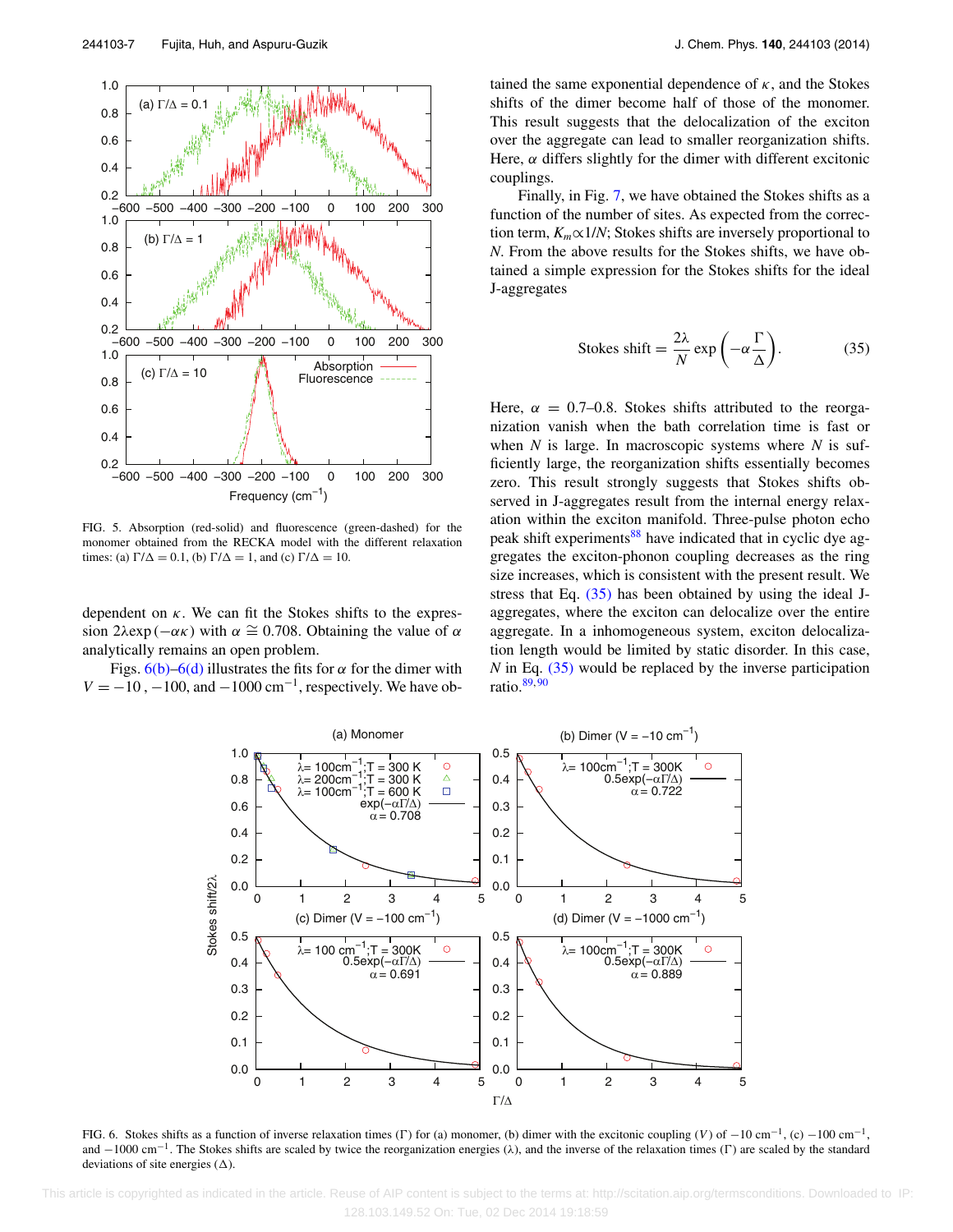<span id="page-9-26"></span>

FIG. 7. Stokes shifts as a function of the number of sites (*N*) obtained with the excitonic coupling (V) of  $-100 \text{ cm}^{-1}$  and with different ratios ( $\Gamma/V$ ).

#### <span id="page-9-23"></span>**IV. CONCLUSION**

In this paper, we have discussed the connection between the atomistic Ehrenfest equation and stochastic bath models. By exploiting Mori's projection operator technique, we have discussed that stochastic models such as HSR can be derived as approximations of the atomistic Ehrenfest equations for exciton-phonon systems. Next, we have proposed a reorganization correction scheme to the KA model. The proposed RECKA scheme produces more accurate population dynamics than the KA model, especially in the strong excitonphonon coupling regime, and provides similar time scales for inter-site energy transfer as compared to the HEOM. The short-time dynamics in the intermediate regime are also more accurate when compared to the KA model. Finally, we have obtained a simple expression for predicting the reorganization shift in ideal J-aggregates. For the stochastic model with exponential correlation functions, the reorganization shifts depend exponentially on the inverse relaxation times. From our findings, the reorganization shifts can be described by three parameters: the monomer reorganization energy, bath relaxation time, and the exciton delocalization length. This simple relationship allows the physical origin of the Stokes shift to be understood and will be useful to separate the reorganization shift from internal energy relaxation.

#### **ACKNOWLEDGMENTS**

The authors would like to thank Dr. Semion K. Saikin and Nicolas Sawaya for fruitful discussion. T.F. thanks Dr. Christoph Kreisbeck for providing the HEOM results. T.F., J.H., and A.A.-G. acknowledge support from the Center for Excitonics, an Energy Frontier Research Center funded by the (U.S.) Department of Energy (DOE), Office of Science and Office of Basic Energy Sciences under Award No. DE-SC0001088. A.A.-G. also acknowledge Defense Threat Reduction Agency Grant No. HDTRA1-10-1-0046 and Defense Advanced Research Projects Agency Grant No. N66001-10- 1-4063, as well as the Corning foundation.

- <span id="page-9-0"></span>1R. E. Blankenship, *Molecular Mechanisms of Photosynthesis* (World Scientific, London, 2002).
- 2L. Valkunas, E. Akesson, T. Pullerits, and V. Sundström, [Biophys. J.](http://dx.doi.org/10.1016/S0006-3495(96)79804-1) **70**, 2373 (1996).
- 3R. van Grondelle and V. I. Novoderezhkin, [Phys. Chem. Chem. Phys.](http://dx.doi.org/10.1039/b514032c) **8**, 793 (2006).
- <sup>4</sup>G. S. Engel, R. Tessa, L. Elizabeth, T. T.-K. Ahn, T. Mancal, Y.-C. Cheng, R. Blankenship, and G. Fleming, [Nature \(London\)](http://dx.doi.org/10.1038/nature05678) **446**, 782 (2007).
- <sup>5</sup>F. Caruso, A. W. Chin, A. Datta, S. F. Huelga, and M. B. Plenio, [J. Chem.](http://dx.doi.org/10.1063/1.3223548) [Phys.](http://dx.doi.org/10.1063/1.3223548) **131**, 105106 (2009).
- 6Y.-C. Cheng and G. R. Fleming, [Annu. Rev. Phys. Chem.](http://dx.doi.org/10.1146/annurev.physchem.040808.090259) **60**, 241 (2009).
- <sup>7</sup>G. Panitchayangkoon, D. Hayes, K. A. Fransted, J. R. Caram, E. Harel, J. Wen, R. E. Blankenship, and G. S. Engel, [Proc. Natl. Acad. Sci. U.S.A.](http://dx.doi.org/10.1073/pnas.1005484107) **107**, 12766 (2010).
- 8G. D. S. Scholes, G. R. Fleming, A. Olaya-Castro, and R. van Grondelle, [Nat. Chem.](http://dx.doi.org/10.1038/nchem.1145) **3**, 763 (2011).
- <span id="page-9-1"></span>9P. Nalbach and M. Thorwart, [Proc. Natl. Acad. Sci. U.S.A.](http://dx.doi.org/10.1073/pnas.1220587110) **110**, 2693 (2013).
- <span id="page-9-2"></span> $10X$ . Li, L. E. Sinks, B. Rybtchinski, and M. R. Wasielewski, [J. Am. Chem.](http://dx.doi.org/10.1021/ja047176b) [Soc.](http://dx.doi.org/10.1021/ja047176b) **126**, 10810 (2004).
- <span id="page-9-3"></span>11T. S. Balaban, [Acc. Chem. Res.](http://dx.doi.org/10.1021/ar040211z) **38**, 612 (2005).
- <span id="page-9-4"></span>12M. R. Wasielewski, [Acc. Chem. Res.](http://dx.doi.org/10.1021/ar9001735) **42**, 1910 (2009).
- 13I. Robel, V. Subramanian, M. Kuno, and P. V. Kamat, [J. Am. Chem. Soc.](http://dx.doi.org/10.1021/ja056494n) **128**, 2385 (2006).
- <span id="page-9-6"></span><span id="page-9-5"></span>14X. Yan, X. Cui, B. Li, and L.-S. Li, [Nano Lett.](http://dx.doi.org/10.1021/nl101060h) **10**, 1869 (2010).
- <span id="page-9-7"></span>15J.-L. Wang, C. Wang, and W. Lin, [ACS Catal.](http://dx.doi.org/10.1021/cs3005874) **2**, 2630 (2012).
- 16H.-J. Son, S. Jin, S. Patwardhan, S. J. Wezenberg, N. C. Jeong, M. So, C. E. Wilmer, A. A. Sarjeant, G. C. Schatz, R. Q. Snurr *et al.*, [J. Am. Chem.](http://dx.doi.org/10.1021/ja310596a) [Soc.](http://dx.doi.org/10.1021/ja310596a) **135**, 862 (2013).
- <span id="page-9-8"></span>17T. Förster, [Discuss. Faraday Soc.](http://dx.doi.org/10.1039/df9592700007) **27**, 7 (1959).
- 18V. Ern, A. Suna, Y. Tomkiewicz, P. Avakian, and R. P. Groff, [Phys. Rev. B](http://dx.doi.org/10.1103/PhysRevB.5.3222) **5**, 3222 (1972).
- <span id="page-9-10"></span><span id="page-9-9"></span>19P. T. Rieger, S. P. Palese, and R. D. Miller, [Chem. Phys.](http://dx.doi.org/10.1016/S0301-0104(97)00132-8) **221**, 85 (1997).
- 20V. May and O. Kühn, *Charge and Energy Transfer Dynamics in Molecular Systems*, 3rd ed. (Wiley-VCH, Berlin, 2011).
- <span id="page-9-12"></span><span id="page-9-11"></span>21A. G. Redfield, [Adv. Magn. Reson.](http://dx.doi.org/10.1016/B978-1-4832-3114-3.50007-6) **1**, 1 (1965).
- 22Y. Tanimura and R. Kubo, [J. Phys. Soc. Jpn.](http://dx.doi.org/10.1143/JPSJ.58.101) **58**, 101 (1989).
- <span id="page-9-25"></span>23A. Ishizaki and G. R. Fleming, [J. Chem. Phys.](http://dx.doi.org/10.1063/1.3155372) **130**, 234111 (2009).
- 24A. Ishizaki and G. R. Fleming, [Proc. Natl. Acad. Sci. U.S.A.](http://dx.doi.org/10.1073/pnas.0908989106) **106**, 17255 (2009).
- 25P. Rebentrost and A. Aspuru-Guzik, [J. Chem. Phys.](http://dx.doi.org/10.1063/1.3563617) **134**, 101103 (2011).
- 26J. Zhu, S. Kais, P. Rebentrost, and A. Aspuru-Guzik, [J. Phys. Chem. B](http://dx.doi.org/10.1021/jp109559p) **115**, 1531 (2011).
- 27C. Kreisbeck, T. Kramer, M. Rodrìguez, and B. Hein, [J. Chem. Theory](http://dx.doi.org/10.1021/ct200126d) [Comput.](http://dx.doi.org/10.1021/ct200126d) **7**, 2166 (2011).
- <span id="page-9-22"></span>28C. Kreisbeck and T. Kramer, [J. Phys. Chem. Lett.](http://dx.doi.org/10.1021/jz3012029) **3**, 2828 (2012).
- 29M. Aghtar, J. Liebers, J. Strümpfer, K. Schulten, and U. Kleinekathöfer, [J.](http://dx.doi.org/10.1063/1.4723669) [Chem. Phys.](http://dx.doi.org/10.1063/1.4723669) **136**, 214101 (2012).
- <span id="page-9-14"></span><span id="page-9-13"></span>30A. G. Dijkstra and Y. Tanimura, [New J. Phys.](http://dx.doi.org/10.1088/1367-2630/14/7/073027) **14**, 073027 (2012).
- 31L. Mühlbacher, J. Ankerhold, and C. Escher, [J. Chem. Phys.](http://dx.doi.org/10.1063/1.1815293) **121**, 12696 (2004).
- <span id="page-9-15"></span>32L. Mühlbacher and U. Kleinekathöfer, [J. Phys. Chem. B](http://dx.doi.org/10.1021/jp301444q) **116**, 3900 (2012).
- <span id="page-9-16"></span>33S. Jang, Y.-C. Cheng, D. R. Reichman, and J. D. Eaves, [J. Chem. Phys.](http://dx.doi.org/10.1063/1.2977974) **129**, 101104 (2008).
- <span id="page-9-17"></span>34S. Jang, [J. Chem. Phys.](http://dx.doi.org/10.1063/1.3608914) **135**, 034105 (2011).
- 35A. Kolli, A. Nazir, and A. Olaya-Castro, [J. Chem. Phys.](http://dx.doi.org/10.1063/1.3652227) **135**, 154112 (2011).
- <span id="page-9-18"></span>36L. Diósi, N. Gisin, and W. T. Strunz, [Phys. Rev. A](http://dx.doi.org/10.1103/PhysRevA.58.1699) **58**, 1699 (1998).
- 37G. Ritschel, J. Roden, W. T. Strunz, A. Aspuru-Guzik, and A. Eisfeld, [J.](http://dx.doi.org/10.1021/jz201119j) [Phys. Chem. Lett.](http://dx.doi.org/10.1021/jz201119j) **2**, 2912 (2011).
- <span id="page-9-19"></span>38G. Ritschel, J. Roden, W. T. Strunz, and A. Eisfeld, [New J. Phys.](http://dx.doi.org/10.1088/1367-2630/13/11/113034) **13**, 113034 (2011).
- <span id="page-9-20"></span>39A. W. Chin, S. F. Huelga, and M. B. Plenio, in *Quantum Efficiency in Complex Systems, Part II: From Molecular Aggregates to Organic Solar Cells*, Semiconductors and Semimetals Vol. 85, edited by M. T. Uli Wuerfel, and E. R. Weber (Elsevier, 2011), pp. 115–143.
- <span id="page-9-21"></span>40N. Makri, [Annu. Rev. Phys. Chem.](http://dx.doi.org/10.1146/annurev.physchem.50.1.167) **50**, 167 (1999).
- 41A. Ishizaki, T. R. Calhoun, G. S. Schau-Cohen, and G. R. Fleming, [Phys.](http://dx.doi.org/10.1039/c003389h) [Chem. Chem. Phys.](http://dx.doi.org/10.1039/c003389h) **12**, 7319 (2010).
- 42O. Kühn, and S. Lochbrunner, in *Quantum Efficiency in Complex Systems, Part II: From Molecular Aggregates to Organic Solar Cells*, Semiconductors and Semimetals Vol. 85, edited by M. T. Uli Wüerfel, and E. R. Weber (Elsevier, 2011), p. 47.
- 43L. A. Pachon and P. Brumer, [Phys. Chem. Chem. Phys.](http://dx.doi.org/10.1039/c2cp40815e) **14**, 10094 (2012).
- <span id="page-9-24"></span>44R. Biele and R. D'Agosta, [J. Phys. Condens. Matter](http://dx.doi.org/10.1088/0953-8984/24/27/273201) **24**, 273201 (2012).
- 45T. Renger and F. Muh, [Phys. Chem. Chem. Phys.](http://dx.doi.org/10.1039/c3cp43439g) **15**, 3348 (2013).